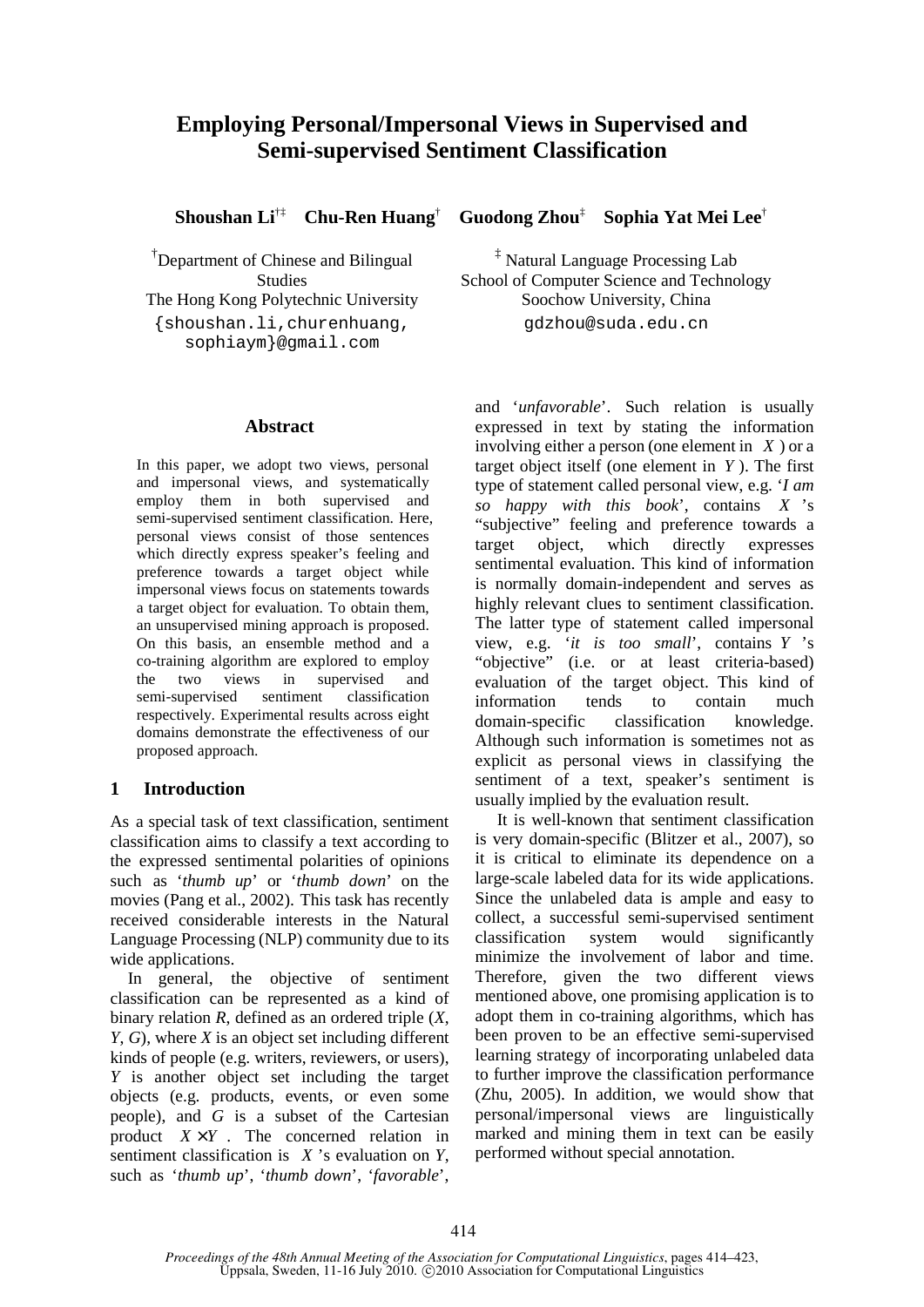In this paper, we systematically employ personal/impersonal views in supervised and semi-supervised sentiment classification. First, an unsupervised bootstrapping method is adopted to automatically separate one document into personal and impersonal views. Then, both views are employed in supervised sentiment classification via an ensemble of individual classifiers generated by each view. Finally, a co-training algorithm is proposed to incorporate unlabeled data for semi-supervised sentiment classification.

The remainder of this paper is organized as follows. Section 2 introduces the related work of sentiment classification. Section 3 presents our unsupervised approach for mining personal and impersonal views. Section 4 and Section 5 propose our supervised and semi-supervised methods on sentiment classification respectively. Experimental results are presented and analyzed in Section 6. Section 7 discusses on the differences between personal/impersonal and subjective/objective. Finally, Section 8 draws our conclusions and outlines the future work.

## **2 Related Work**

Recently, a variety of studies have been reported on sentiment classification at different levels: word level (Esuli and Sebastiani, 2005), phrase level (Wilson et al., 2009), sentence level (Kim and Hovy, 2004; Liu et al., 2005), and document level (Turney, 2002; Pang et al., 2002). This paper focuses on the document-level sentiment classification. Generally, document-level sentiment classification methods can be categorized into three types: unsupervised, supervised, and semi-supervised.

Unsupervised methods involve deriving a sentiment classifier without any labeled documents. Most of previous work use a set of labeled sentiment words called seed words to perform unsupervised classification. Turney (2002) determines the sentiment orientation of a document by calculating point-wise mutual information between the words in the document and the seed words of '*excellent*' and '*poor*'. Kennedy and Inkpen (2006) use a term-counting method with a set of seed words to determine the sentiment. Zagibalov and Carroll (2008) first propose a seed word selection approach and then apply the same term-counting method for Chinese sentiment classifications. These unsupervised approaches are believed to be domain-independent for sentiment classification.

Supervised methods consider sentiment classification as a standard classification problem in which labeled data in a domain are used to train a domain-specific classifier. Pang et al. (2002) are the first to apply supervised machine learning methods to sentiment classification. Subsequently, many other studies make efforts to improve the performance of machine learning-based classifiers by various means, such as using subjectivity summarization (Pang and Lee, 2004), seeking new superior textual features (Riloff et al., 2006), and employing document subcomponent information (McDonald et al., 2007). As far as the challenge of domain-dependency is concerned, Blitzer et al. (2007) present a domain adaptation approach for sentiment classification.

Semi-supervised methods combine unlabeled data with labeled training data (often small-scaled) to improve the models. Compared to the supervised and unsupervised methods, semi-supervised methods for sentiment classification are relatively new and have much less related studies. Dasgupta and Ng (2009) integrate various methods in semi-supervised sentiment classification including spectral clustering, active learning, transductive learning, and ensemble learning. They achieve a very impressive improvement across five domains. Wan (2009) applies a co-training method to semi-supervised learning with labeled English corpus and unlabeled Chinese corpus for Chinese sentiment classification.

# **3 Unsupervised Mining of Personal and Impersonal Views**

As mentioned in Section 1, the objective of sentiment classification is to classify a specific binary relation: *X* 's evaluation on *Y*, where *X* is an object set including different kinds of persons and *Y* is another object set including the target objects to be evaluated. First of all, we focus on an analysis on sentences in product reviews regarding the two views: personal and impersonal views.

The personal view consists of personal sentences (i.e. *X* 's sentences) exemplified below:

- I. Personal preference:
	- E1: *I love this breadmaker!*
	- E2: *I disliked it from the beginning.*
- II. Personal emotion description:
	- E3: *Very disappointed!*
	- E4: *I am happy with the product.*
- III. Personal actions: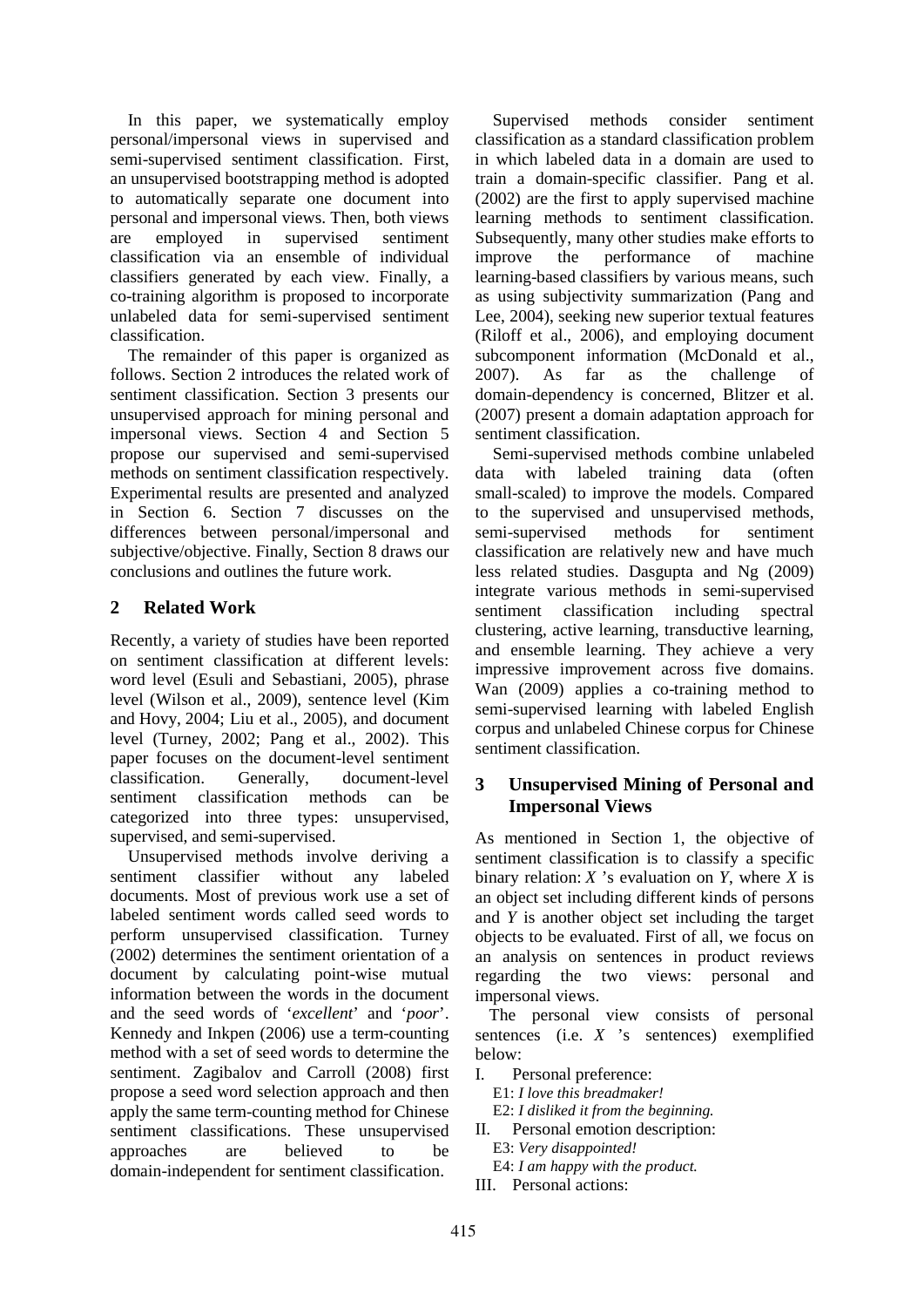E5: *Do not waste your money.* 

E6: *I have recommended this machine to all my friends.* 

The impersonal view consists of impersonal sentences (i.e.*Y* 's sentences) exemplified below:

I. Impersonal feature description: E7: *They are too thin to start with.*  E8: *This product is extremely quiet.*

II. Impersonal evaluation:

E9: *It's great.* 

E10: *The product is a waste of time and money.*  III. Impersonal actions:

E11: *This product not even worth a penny.* E12: *It broke down again and again.* 

We find that the subject of a sentence presents important cues for personal/impersonal views, even though a formal and computable definition of this contrast cannot be found. Here, subject refers to one of the two main constituents in the traditional English grammar (the other constituent being the predicate) (Crystal,  $2003$ <sup>1</sup>. For example, the subjects in the above examples of E1, E7 and E11 are '*I*', '*they*', and '*this product*' respectively. For automatic mining the two views, personal/impersonal sentences can be defined according to their subjects:

**Personal sentence**: the sentence whose subject is (or represents) a person.

**Impersonal sentence**: the sentence whose subject is not (does not represent) a person.

In this study, we mainly focus on product review classification where the target object in the set *Y* is not a person. The definitions need to be adjusted when the evaluation target itself is a person, e.g. the political sentiment classification by Durant and Smith (2007).

Our unsupervised mining approach for mining personal and impersonal sentences consists of two main steps. First, we extract an initial set of personal and impersonal sentences with some heuristic rules: If the first word of one sentence is (or implies) a personal pronoun including '*I*', '*we*', and '*do*', then the sentence is extracted as a personal sentence; If the first word of one sentence is an impersonal pronoun including '*it*', '*they*', '*this*', and '*these*', then the sentence is extracted as an impersonal sentence. Second, we apply the classifier which is trained with the initial set of personal and impersonal sentences to classify the remaining sentences. This step aims to classify the sentences without pronouns

֦

(e.g. E3). Figure 1 shows the unsupervised mining algorithm.

#### **Input**:

#### The training data *D*

#### **Output:**

All personal and impersonal sentences, i.e. sentence sets  $S_{\text{personal}}$  and  $S_{\text{impersonal}}$ .

#### **Procedure:**

- *(1). Segment all documents in D to sentences S using punctuations (such as periods and interrogation marks)*
- *(2). Apply the heuristic rules to classify the sentences S* with proper pronouns into,  $S_{p1}$  $and$   $S_{i1}$
- *(3). Train a binary classifier*  $f_{p-i}$  *with*  $S_{p1}$  *and i*1 *S*
- *(4). Use*  $f_{p-i}$  *to classify the remaining sentences into*  $S_{p2}$  *and*  $S_{i2}$
- *(5).*  $S_{personal} = S_{p1} \cup S_{p2}$ ,  $S_{impersonal} = S_{i1} \cup S_{i2}$

Figure 1: The algorithm for unsupervised mining personal and impersonal sentences from a training data

### **4 Employing Personal/Impersonal Views in Supervised Sentiment Classification**

After unsupervised mining of personal and impersonal sentences, the training data is divided into two views: the personal view, which contains personal sentences, and the impersonal view, which contains impersonal sentences. Obviously, these two views can be used to train two different classifiers,  $f_1$  and  $f_2$ , for sentiment classification respectively.

Since our mining approach is unsupervised, there inevitably exist some noises. In addition, the sentences of different views may share the same information for sentiment classification. For example, consider the following two sentences: '*It is a waste of money*.' and '*Do not waste your money.*' Apparently, the first one belongs to the impersonal view while the second one belongs to personal view, according to our heuristic rules. However, these two sentences share the same word, '*waste*', which conveys strong negative sentiment information. This suggests that training a single-view classifier  $f_3$ with all sentences should help. Therefore, three base classifiers,  $f_1$ ,  $f_2$ , and  $f_3$ , are eventually derived from the personal view, the impersonal

<sup>&</sup>lt;sup>1</sup> The subject has the grammatical function in a sentence of relating its constituent (a noun phrase) by means of the verb to any other elements present in the sentence, i.e. objects, complements, and adverbials.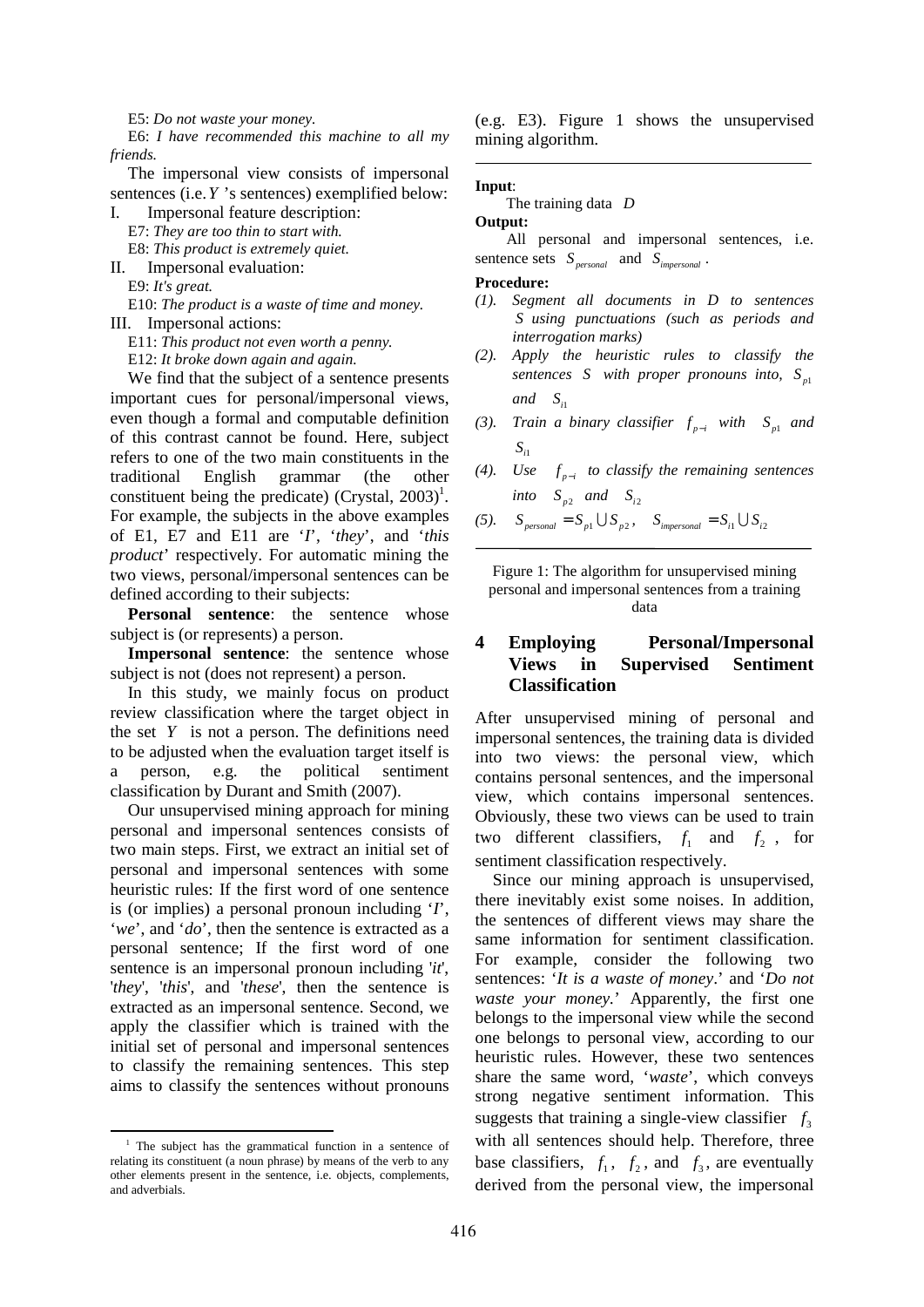view and the single view, respectively. Each base classifier provides not only the class label outputs but also some kinds of confidence measurements, e.g. posterior probabilities of the testing sample belonging to each class.

Formally, each base classifier  $f_l$  ( $l = 1,2,3$ ) assigns a test sample (denoted as  $x_i$ ) a posterior probability vector  $P(x_i)$ :

$$
\vec{P}(x_1) = \langle p(c_1 | x_1), p(c_2 | x_1) \rangle^t
$$

where  $p(c_1 | x_i)$  denotes the probability that the *l*-th base classifier considers the sample belonging to  $c_1$ .

In the ensemble learning literature, various methods have been presented for combining base classifiers. The combining methods are categorized into two groups (Duin, 2002): fixed rules such as voting rule, product rule, and sum rule (Kittler et al., 1998), and trained rules such as weighted sum rule (Fumera and Roli, 2005) and meta-learning approaches (Vilalta and Drissi, 2002). In this study, we choose a fixed rule and a trained rule to combine the three base classifiers  $f_1, f_2, \text{ and } f_3.$ 

The chosen fixed rule is product rule which combine base classifiers by multiplying the posterior possibilities and using the multiplied possibility for decision, i.e.

$$
assign \t y \rightarrow c_j
$$
\n
$$
where \t j = arg max \prod_{i=1}^{3} p(c_i | x_i)
$$

The chosen trained rule is stacking (Vilalta and Drissi, 2002; Džeroski and Ženko, 2004) where a meta-classifier is trained with the output of the base classifiers as the input. Formally, let *x* ' denote a feature vector of a sample from the development data. The output of the *l*-th base classifier  $f_l$  on this sample is the probability distribution over the category set  $\{c_1, c_2\}$ , i.e.

$$
\vec{P}(x_1') =
$$

Then, a meta-classifier is trained using the development data with the meta-level feature vector  $x^{meta} \in R^{2 \times 3}$ 

$$
x^{meta} = <\vec{P}(x'_{l=1}), \vec{P}(x'_{l=2}), \vec{P}(x'_{l=3})>
$$

In our experiments, we perform stacking with 4-fold cross validation to generate meta-training data where each fold is used as the development data and the other three folds are used to train the base classifiers in the training phase.

# **5 Employing Personal/Impersonal Views in Semi-Supervised Sentiment Classification**

Semi-supervised learning is a strategy which combines unlabeled data with labeled training data to improve the models. Given the two-view classifiers  $f_1$  and  $f_2$  along with the single-view classifier  $f_3$ , we perform a co-training algorithm for semi-supervised sentiment classification. The co-training algorithm is a specific semi-supervised learning approach which starts with a set of labeled data and increases the amount of labeled data using the unlabeled data by bootstrapping (Blum and Mitchell, 1998). Figure 2 shows the co-training algorithm in our semi-supervised sentiment classification.

#### **Input**:

The labeled data *L* containing personal sentence set  $S_{L-personal}$  and impersonal sentence set *L impersonal S* <sup>−</sup>

The unlabeled data *U* containing personal sentence set  $S_{U-personal}$  and impersonal sentence set *U impersonal S* <sup>−</sup>

### **Output:**

New labeled data *L* **Procedure:** 

Loop for *N* iterations until  $U = \phi$ 

- *(1).* Learn the first classifier  $f_1$  with  $S_{L-personal}$
- $(2).$  Use  $f_1$  to label samples from U with  $S_{U-$  *personal*
- (3). *Choose*  $n_1$  *positive and*  $n_1$  *negative most confidently predicted samples*  $A_1$
- (4). Learn the second classifier  $f_2$  with  $S_{L-impersonal}$
- $(5)$ . Use  $f_2$  to label samples from U with *U impersonal S* <sup>−</sup>
- (6). *Choose*  $n_2$  *positive and*  $n_2$  *negative most confidently predicted samples*  $A$ <sub>2</sub>
- *(7).* Learn the third classifier  $f_3$  with L
- $(8)$ . Use  $f_3$  to label samples from U
- (9). *Choose*  $n_3$  *positive and*  $n_3$  *negative most confidently predicted samples*  $A_3$
- *(10). Add samples*  $A_1 \cup A_2 \cup A_3$  *with the corresponding labels into L*
- *(11). Update*  $S_{L-personal}$  *and*  $S_{L-impersonal}$

Figure 2: Our co-training algorithm for semi-supervised sentiment classification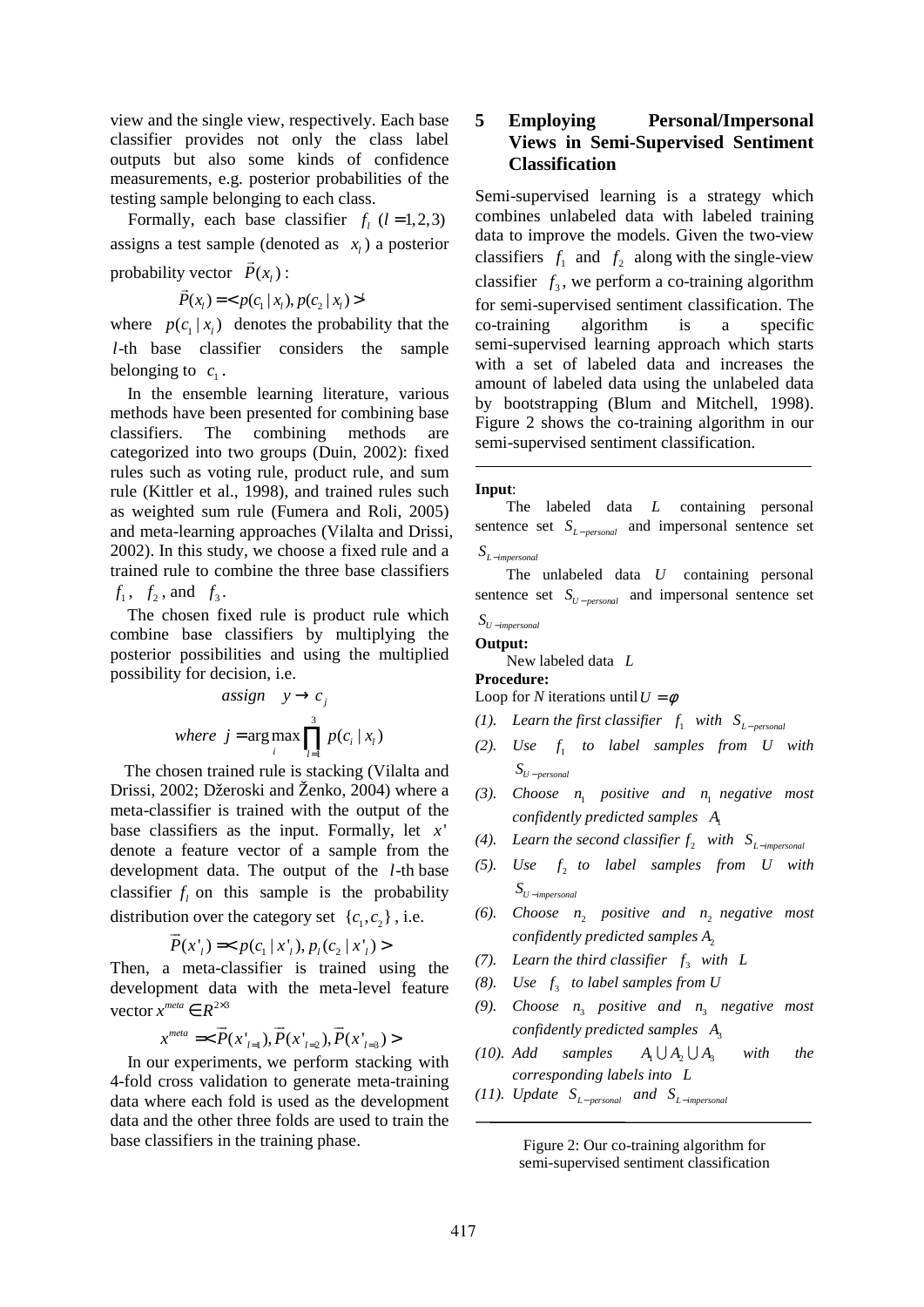After obtaining the new labeled data, we can either adopt one classifier (i.e.  $f_3$ ) or a combined classifier (i.e.  $f_1 + f_2 + f_3$ ) in further training and testing. In our experimentation, we explore both of them with the former referred to as **co-training and single classifier** and the latter referred to as **co-training and combined classifier**.

### **6 Experimental Studies**

We have systematically explored our method on product reviews from eight domains: book, DVD, electronic appliances, kitchen appliances, health, network, pet and software.

### **6.1 Experimental Setting**

The product reviews on the first four domains (book, DVD, electronic, and kitchen appliances) come from the multi-domain sentiment classification corpus, collected from http://www.amazon.com/ by Blitzer et al. (2007)<sup>2</sup>. Besides, we also collect the product views from http://www.amazon.com/ on other four domains  $($ health, network, pet and software $)$ <sup>3</sup>. Each of the eight domains contains 1000 positive and 1000 negative reviews. Figure 3 gives the distribution of personal and impersonal sentences in the training data (75% labeled data of all data). It shows that there are more impersonal sentences than personal ones in each domain, in particular in the DVD domain, where the number of impersonal sentences is at least twice as many as that of personal sentences. This unusual phenomenon is mainly attributed to the fact that many objective descriptions, e.g. the movie plot introductions, are expressed in the DVD domain which makes the extracted personal and impersonal sentences rather unbalanced.

We apply both support vector machine (SVM) and Maximum Entropy (ME) algorithms with the help of the SVM-light<sup>4</sup> and Mallet<sup>5</sup> tools. All parameters are set to their default values. We find that ME performs slightly better than SVM on the average. Furthermore, ME offers posterior probability information which is required for

֦

combination methods. Thus we apply the ME classification algorithm for further combination and co-training. In particular, we only employ Boolean features, representing the presence or absence of a word in a document. Finally, we perform *t*-test to evaluate the significance of the performance difference between two systems with different methods (Yang and Liu, 1999).



Figure 3: Distribution of personal and impersonal sentences in the training data of each domain

### **6.2 Experimental Results on Supervised Sentiment Classification**

4-fold cross validation is performed for supervised sentiment classification. For comparison, we generate two random views by randomly splitting the whole feature space into two parts. Each part is seen as a view and used to train a classifier. The combination (two random view classifiers along with the single-view classifier  $f_3$ ) results are shown in the last column of Table 1. The comparison between random two views and our proposed two views will clarify whether the performance gain comes truly from our proposed two-view mining, or simply from using the classifier combination strategy.

Table 1 shows the performances of different classifiers, where the single-view classifier  $f_3$ which uses all sentences for training and testing, is considered as our baseline. Note that the baseline performances of the first four domains are worse than the ones reported in Blitzer et al. (2007). But their experiment is performed with only one split on the data with 80% as the training data and 20% as the testing data, which means the size of their training data is larger than ours. Also, we find that our performances are similar to the ones (described as fully supervised results) reported in Dasgupta and Ng (2009) where the same data in the four domains are used and 10-fold cross validation is performed.

<sup>2</sup> http://www.seas.upenn.edu/~mdredze/datasets/sentiment/

<sup>3</sup> Note that the second version of multi-domain sentiment classification corpus does contain data from many other domains. However, we find that the reviews in the other domains contain many duplicated samples. Therefore, we re-collect the reviews from http://www.amazon.com/ and filter those duplicated ones. The new collection is here:

http://llt.cbs.polyu.edu.hk/~lss/ACL2010\_Data\_SSLi.zip

http://svmlight.joachims.org/

<sup>5</sup> http://mallet.cs.umass.edu/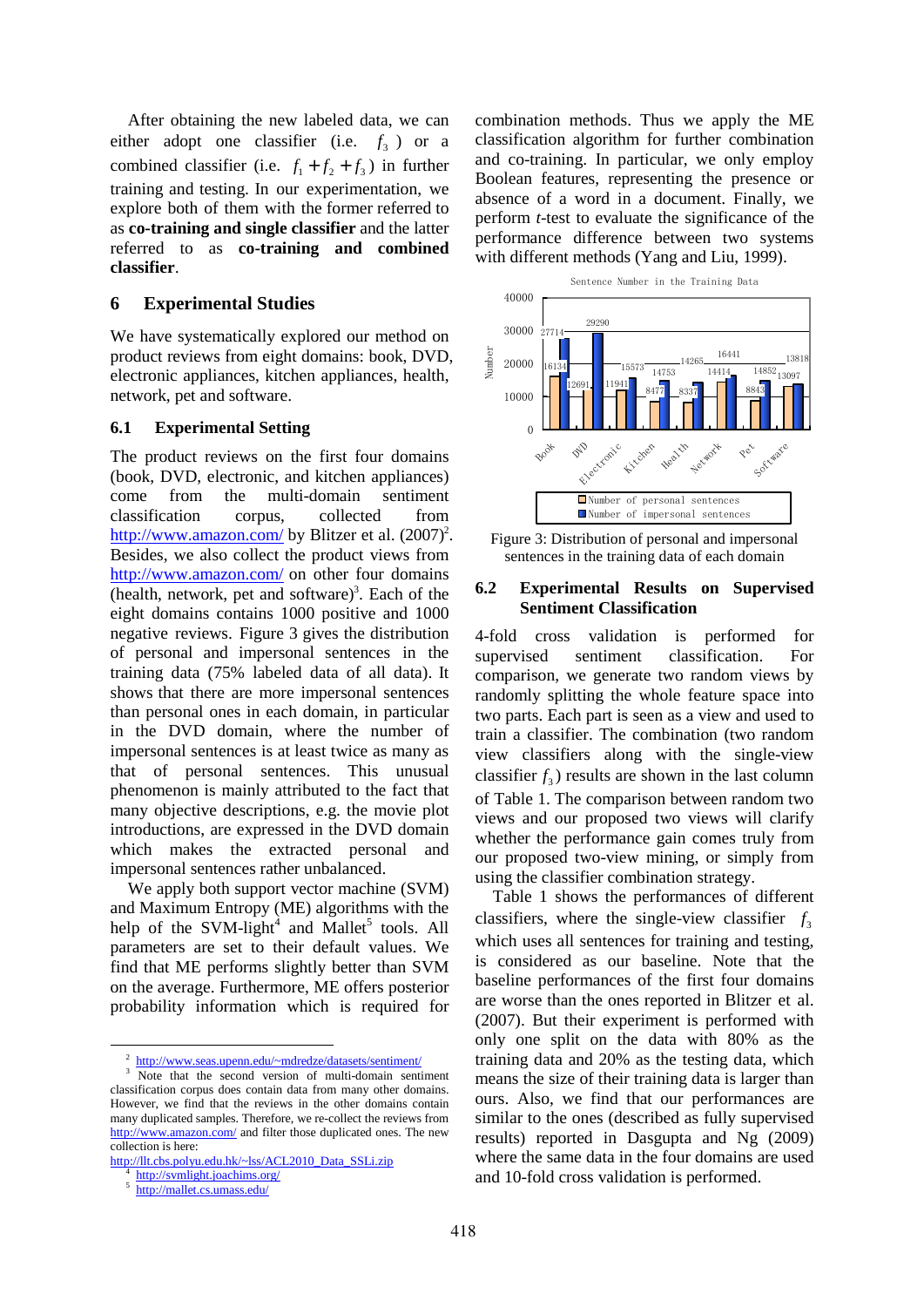| Domain         | Personal<br>View | Impersonal<br>View | Single View<br>Classifier | Combination<br>(Stacking) | Combination<br>(Product rule) | Combination<br>with two |
|----------------|------------------|--------------------|---------------------------|---------------------------|-------------------------------|-------------------------|
|                | Classifier       | Classifier         | (baseline)                | $f_1 + f_2 + f_3$         | $f_1 + f_2 + f_3$             | random views            |
|                | $f_1$            | f <sub>2</sub>     | $f_3$                     |                           |                               | (Product rule)          |
| <b>Book</b>    | 0.7004           | 0.7474             | 0.7654                    | 0.7919                    | 0.7949                        | 0.7546                  |
| <b>DVD</b>     | 0.6931           | 0.7663             | 0.7884                    | 0.8079                    | 0.8165                        | 0.8054                  |
| Electronic     | 0.7414           | 0.7844             | 0.8074                    | 0.8304                    | 0.8364                        | 0.8210                  |
| Kitchen        | 0.7430           | 0.8030             | 0.8290                    | 0.8555                    | 0.8565                        | 0.8152                  |
| Health         | 0.7000           | 0.7370             | 0.7559                    | 0.7780                    | 0.7815                        | 0.7548                  |
| <b>Network</b> | 0.7655           | 0.7710             | 0.8265                    | 0.8360                    | 0.8435                        | 0.8312                  |
| Pet            | 0.6940           | 0.7145             | 0.7390                    | 0.7565                    | 0.7665                        | 0.7423                  |
| Software       | 0.7035           | 0.7205             | 0.7470                    | 0.7730                    | 0.7715                        | 0.7615                  |
| <b>AVERAGE</b> | 0.7176           | 0.7555             | 0.7823                    | 0.8037                    | 0.8084                        | 0.7858                  |

Table 1: Performance of supervised sentiment classification

From Table 1, we can see that impersonal view classifier  $f_1$  consistently performs better than personal view classifier  $f_2$ . Similar to the sentence distributions, the difference in the classification performances between these two views in the DVD domain is the largest (0.6931 vs. 0.7663).

Both the combination methods (stacking and product rule) significantly outperform the baseline in each domain (p-value $< 0.01$ ) with a decent average performance improvement of 2.61%. Although the performance difference between the product rule and stacking is not significant, the product rule is obviously a better choice as it involves much easier implementation. Therefore, in the semi-supervised learning process, we only use the product rule to combine the individual classifiers. Finally, it shows that random generation of two views with the combination method of the product rule only slightly outperforms the baseline on the average (*0.7858* vs*. 0.7823*) but performs much worse than our unsupervised mining of personal and impersonal views.

### **6.3 Experimental Results on Semi-supervised Sentiment Classification**

We systematically evaluate and compare our two-view learning method with various semi-supervised ones as follows:

**Self-training**, which uses the unlabeled data in a bootstrapping way like co-training yet limits the number of classifiers and the number of views to one. Only the baseline classifier  $f_3$  is used to select most confident unlabeled samples in each iteration.

**Transductive SVM**, which seeks the largest separation between labeled and unlabeled data through regularization (Joachims, 1999). We implement it with the help of the SVM-light tool.

**Co-training with random two-view generation** (briefly called **co-training with random views**), where two views are generated by randomly splitting the whole feature space into two parts.

In semi-supervised sentiment classification, the data are randomly partitioned into labeled training data, unlabeled data, and testing data with the proportion of 10%, 70% and 20% respectively. Figure 4 reports the classification accuracies in all iterations, where **baseline**  indicates the supervised classifier  $f_3$  trained on the 10% data; both **co-training and single classifier** and **co-training and combined classifier** refer to co-training using our proposed personal and impersonal views. But the former merely applies the baseline classifier  $f_3$  trained the new labeled data to test on the testing data while the latter applies the combined classifier  $f_1 + f_2 + f_3$ . In each iteration, two top-confident samples in each category are chosen, i.e.  $n_1 = n_2 = n_3 = 2$ . For clarity, results of other methods (e.g. **self-training**, **transductive SVM**) are not shown in Figure 4 but will be reported in Figure 5 later.

Figure 4 shows that **co-training and combined classifier** always outperforms **co-training and single classifier**. This again justifies the effectiveness of our two-view learning on supervised sentiment classification.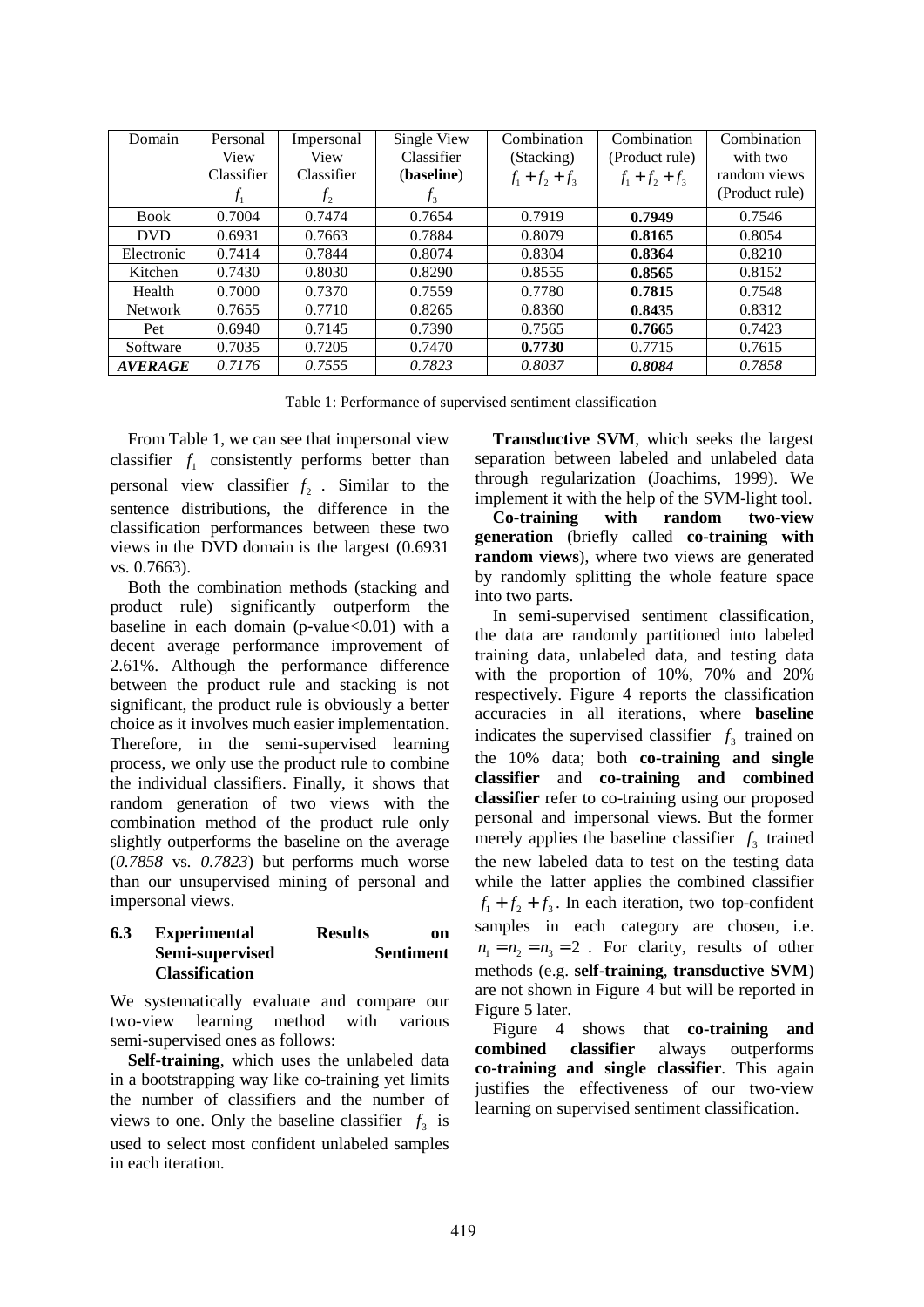

Figure 4: Classification performance vs. iteration numbers (using 10% labeled data as training data)

One open question is whether the unlabeled data improve the performance. Let us set aside the influence of the combination strategy and focus on the effectiveness of semi-supervised learning by comparing the baseline and **co-training and single classifier**. Figure 4 shows different results on different domains. Semi-supervised learning fails on the DVD domain while on the three domains of book, electronic, and software, semi-supervised learning benefits slightly (p-value>0.05). In contrast, semi-supervised learning benefits much on the other four domains (health, kitchen, network, and pet) from using unlabeled data and the performance improvements are statistically significant (p-value<0.01). Overall speaking, we think that the unlabeled data are very helpful as they lead to about 4% accuracy improvement on the average except for the DVD domain. Along with the supervised combination strategy, our approach can significantly improve the performance more than 7% on the average compared to the baseline.

Figure 5 shows the classification results of different methods with different sizes of the labeled data: 5%, 10%, and 15% of all data, where the testing data are kept the same (20% of all data). Specifically, the results of other methods including **self-training**, **transductive SVM**, and **random views** are presented when 10% labeled data are used in training. It shows that **self-training** performs much worse than our approach and fails to improve the performance of five of the eight domains. **Transductive SVM** performs even worse and can only improve the performance of the "software" domain. Although c**o-training with random views** outperforms the baseline on four of the eight domains, it performs worse than **co-training and single classifier.** This suggests that the impressive improvements are mainly due to our unsupervised two-view mining rather than the combination strategy.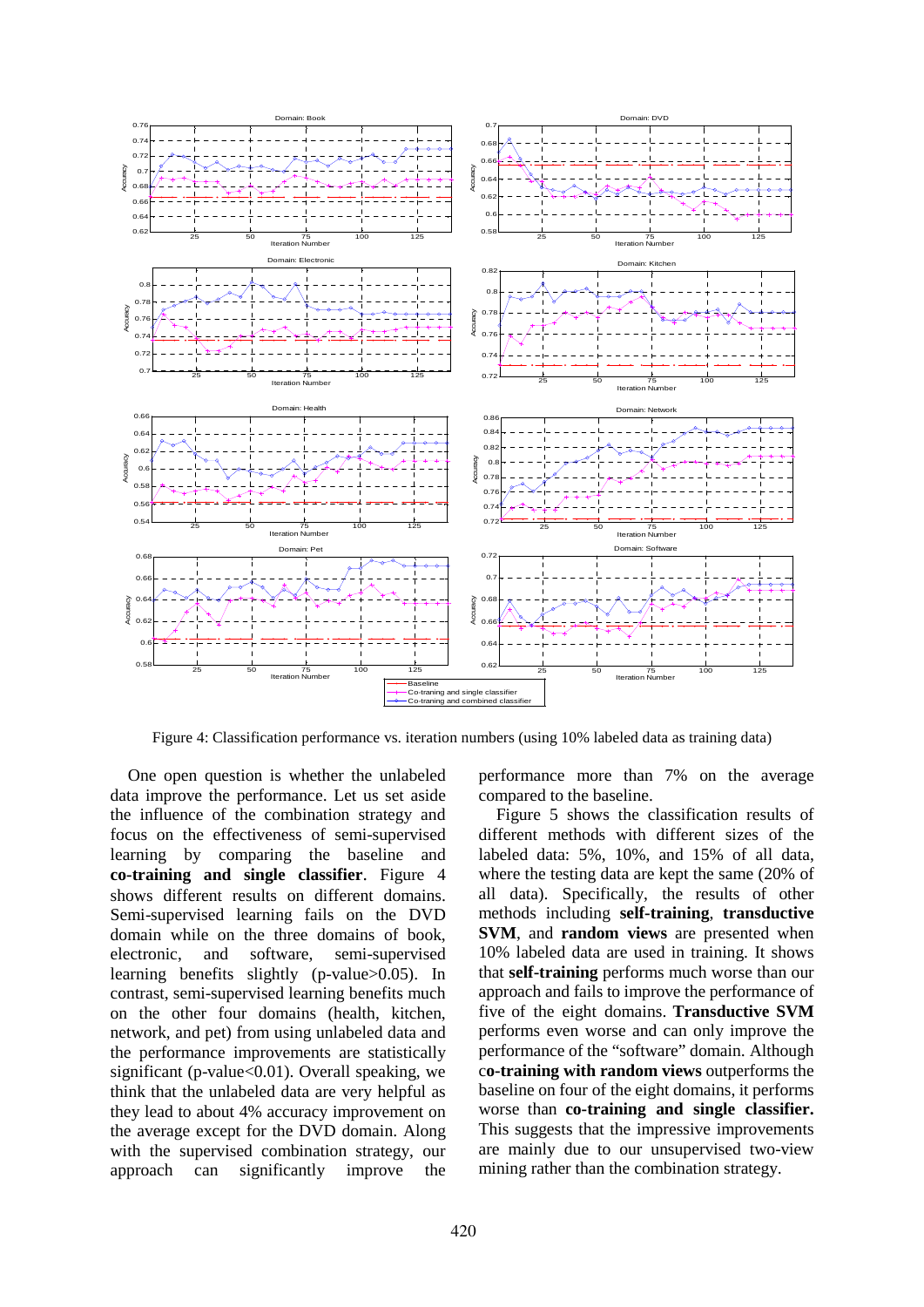

Figure 5: Performance of semi-supervised sentiment classification when 5%, 10%, and 15% labeled data are used

Figure 5 also shows that our approach is rather robust and achieves excellent performances in different training data sizes, although our approach fails on two domains, i.e. book and DVD, when only 5% of the labeled data are used. This failure may be due to that some of the samples in these two domains are too ambiguous and hard to classify. Manual checking shows that quite a lot of samples on these two domains are even too difficult for professionals to give a high-confident label. Another possible reason is that there exist too many objective descriptions in these two domains, thus introducing too much noisy information for semi-supervised learning.

The effectiveness of different sizes of chosen samples in each iteration is also evaluated like  $n_1 = n_2 = n_3 = 6$  and  $n_1 = 3, n_2 = n_3 = 6$  (This assignment is considered because the personal view classifier performs worse than the other two classifiers). Our experimental results are still unsuccessful in the DVD domain and do not show much difference on other domains. We also test the co-training approach without the single-view classifier  $f_3$ . Experimental results show that the inclusion of the single-view classifier  $f_3$  slightly helps the co-training approach. The detailed discussion of the results is omitted due to space limit.

### **6.4 Why our approach is effective?**

One main reason for the effectiveness of our approach on supervised learning is the way how personal and impersonal views are dealt with. As personal and impersonal views have different ways of expressing opinions, splitting them into two separations can filter some classification noises. For example, in the sentence of "*I have seen amazing dancing, and good dancing. This was TERRIBLE dancing!*". The first sentence is classified as a personal sentence and the second one is an impersonal sentence. Although the words '*amazing*' and '*good*' convey strong positive sentiment information, the whole text is negative. If we get the bag-of-words from the whole text, the classification result will be wrong. Rather, splitting the text into two parts based on different views allows correct classification as the personal view rarely contains impersonal words such as '*amazing*' and '*good*'. The classification result will thus be influenced by the impersonal view.

In addition, a document may contain both personal and impersonal sentences, and each of them, to a certain extent, , provides classification evidence. In fact, we randomly select 50 documents in the domain of kitchen appliances and find that 80% of the documents take both personal and impersonal sentences in which both of them express explicit opinions. That is to say, the two views provide different, complementary information for classification. This qualifies the success requirement of co-training algorithm to some extend. This might be the reason for the effectiveness of our approach on semi-supervised learning.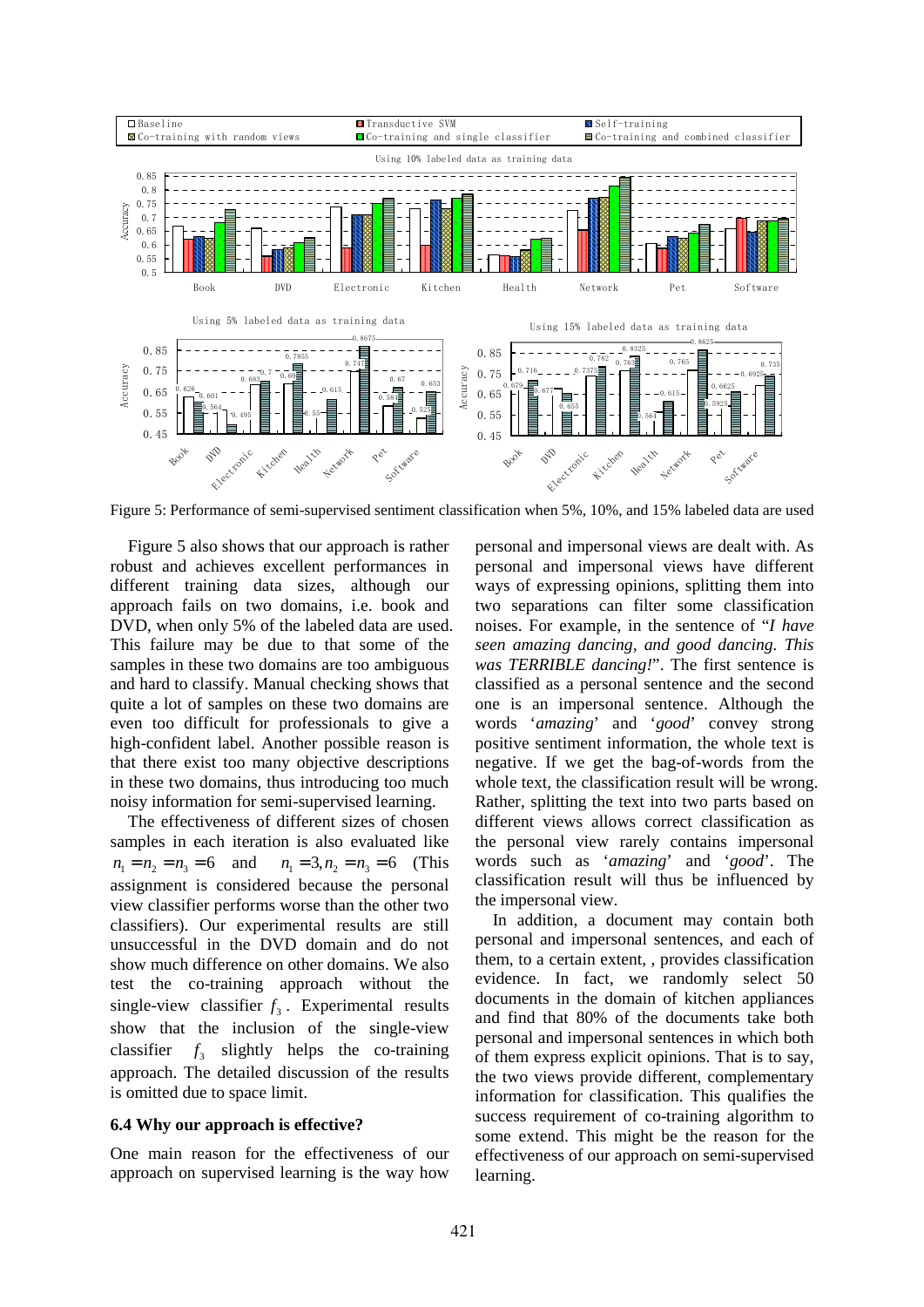# **7 Discussion on Personal/Impersonal vs. Subjective/Objective**

As mentioned in Section 1, personal view contains *X* 's "subjective" feeling, and impersonal view contains*Y* 's "objective" (i.e. or at least criteria-based) evaluation of the target object. However, our technically-defined concepts of personal/impersonal are definitely different from subjective/objective: Personal view can certainly contain many objective expressions, e.g. '*I bought this electric kettle*' and impersonal view can contain many subjective expressions, e.g. '*It is disappointing*'.

Our technically-defined personal/impersonal views are two different ways to describe opinions. Personal sentences are often used to express opinions in a direct way and their target object should be one of *X*. Impersonal ones are often used to express opinions in an indirect way and their target object should be one of *Y*. The ideal definition of personal (or impersonal) view given in Section 1 is believed to be a subset of our technical definition of personal (or impersonal) view. Thus impersonal view may contain both *Y* 's objective evaluation (more likely to be domain independent) and subjective *Y*'s description.

In addition, simply splitting text into subjective/objective views is not particularly helpful. Since a piece of objective text provides rather limited implicit classification information, the classification abilities of the two views are very unbalanced. This makes the co-training process unfeasible. Therefore, we believe that our technically-defined personal/impersonal views are more suitable for two-view learning compared to subjective/objective views.

# **8 Conclusion and Future Work**

In this paper, we propose a robust and effective two-view model for sentiment classification based on personal/impersonal views. Here, the personal view consists of subjective sentences whose subject is a person, whereas the impersonal view consists of objective sentences whose subject is not a person. Such views are lexically cued and can be obtained without pre-labeled data and thus we explore an unsupervised learning approach to mine them. Combination methods and a co-training algorithm are proposed to deal with supervised and semi-supervised sentiment classification respectively. Evaluation on product reviews from eight domains shows that our approach

significantly improves the performance across all eight domains on supervised sentiment classification and greatly outperforms the baseline with more than 7% accuracy improvement on the average across seven of eight domains (except the DVD domain) on semi-supervised sentiment classification.

In the future work, we will integrate the subjectivity summarization strategy (Pang and Lee, 2004) to help discard noisy objective sentences. Moreover, we need to consider the cases when both *X* and *Y* appear in a sentence. For example, the sentence "*I think they're poor*" should be an impersonal view but wrongly classified as a personal one according to our technical rules. We believe that these will help improve our approach and hopefully are applicable to the DVD domain. Another interesting and practical idea is to integrate active learning (Settles, 2009), another popular but principally different kind of semi-supervised learning approach, with our two-view learning approach to build high-performance systems with the least labeled data.

# **Acknowledgments**

The research work described in this paper has been partially supported by Start-up Grant for Newly Appointed Professors, No. 1-BBZM in the Hong Kong Polytechnic University and two NSFC grants, No. 60873150 and No. 90920004. We also thank the three anonymous reviewers for their invaluable comments.

# **References**

- Blitzer J., M. Dredze, and F. Pereira. 2007. Biographies, Bollywood, Boom-boxes and Blenders: Domain Adaptation for Sentiment Classification. In *Proceedings of ACL-07*.
- Blum A. and T. Mitchell. 1998. Combining labeled and unlabeled data with co-training. In *Proceedings of COLT-98*.
- Crystal D. 2003. The Cambridge Encyclopedia of the English Language. Cambridge University Press.
- Dasgupta S. and V. Ng. 2009. Mine the Easy and Classify the Hard: Experiments with Automatic Sentiment Classification. In *Proceedings of ACL-IJCNLP-09*.
- Duin R. 2002. The Combining Classifier: To Train Or Not To Train? In *Proceedings of 16th International Conference on Pattern Recognition (ICPR-02)*.
- Durant K. and M. Smith. 2007. Predicting the Political Sentiment of Web Log Posts using